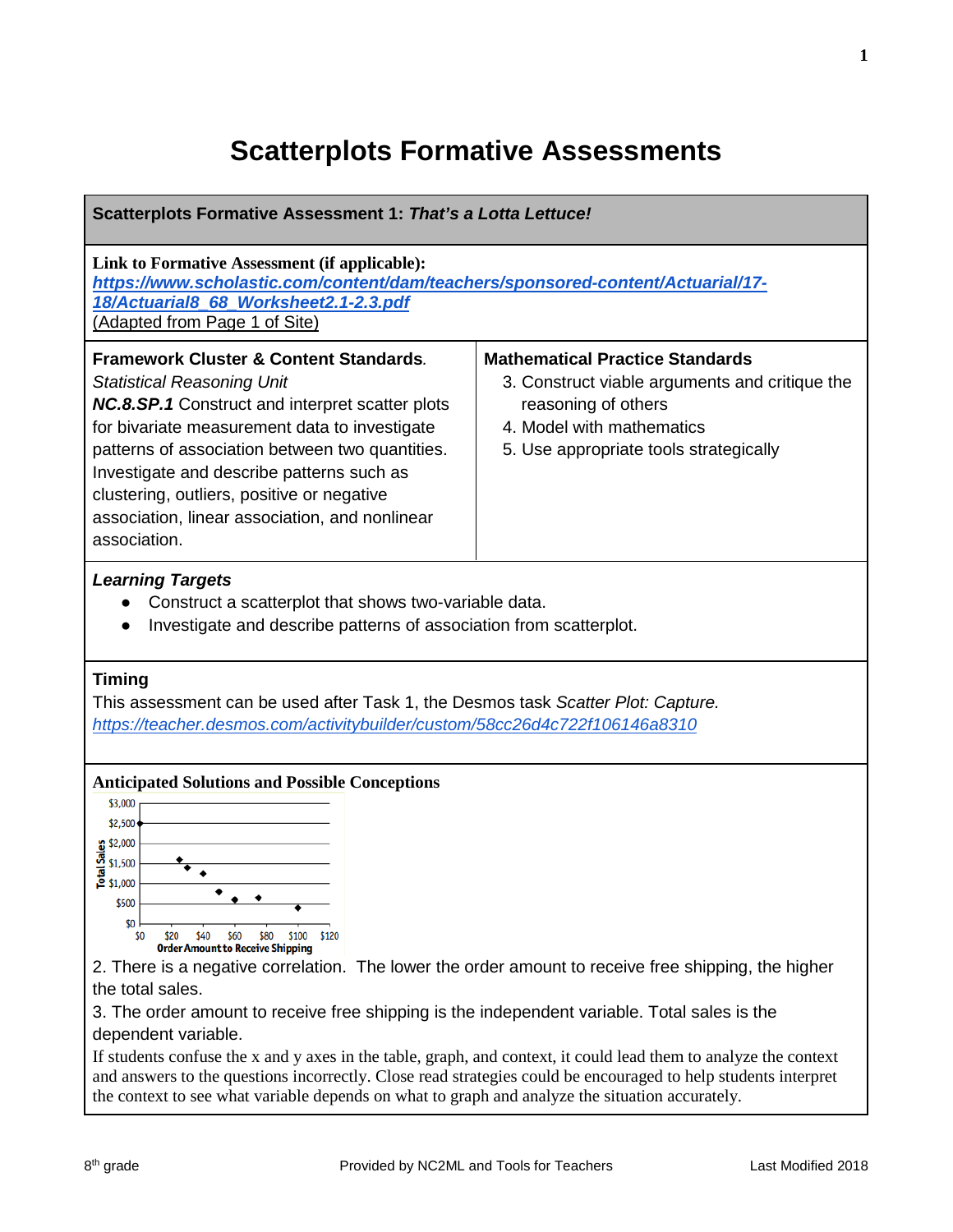## That's a Lotta Lettuce!



Middle school farmers Jennifer and Lucas Harris have a strong entrepreneurial spirit and want to update their operations by using modern business practices and technology.

One of their early ventures is growing specialty baby arugula that is shipped fresh to customers. While Lucas sells locally, Jennifer has been experimenting with offering free shipping on Internet orders. She tested different minimum order amounts to qualify for free shipping.

After eight weeks, she isn't sure whether her program is working. While setting up their stand at the farmers' market, she shares her questions, as well as a table of sales data, with Priscilla, owner of the Jammin' Jam Shack. Priscilla suggests that a scatterplot might be a good way to determine whether or not the free shipping program was working.

| <b>Minimum Purchase to</b><br><b>Receive Free Shipping</b> | \$50  | \$75  | \$100 | \$30   | \$25            | \$40 | \$0    | \$60  |
|------------------------------------------------------------|-------|-------|-------|--------|-----------------|------|--------|-------|
| <b>Total Baby Arugula</b><br><b>Sales</b>                  | \$800 | \$650 | \$400 | \$1400 | $$1600$ $$1250$ |      | \$2500 | \$600 |

- 1. Create a scatterplot to display the data in the table.
- 2. What type of pattern(s) of association do you notice between total baby arugula sales and the minimum purchase amount to receive free shipping? Explain your thinking.
- 3. Which variable is independent and which is dependent? Explain your thinking.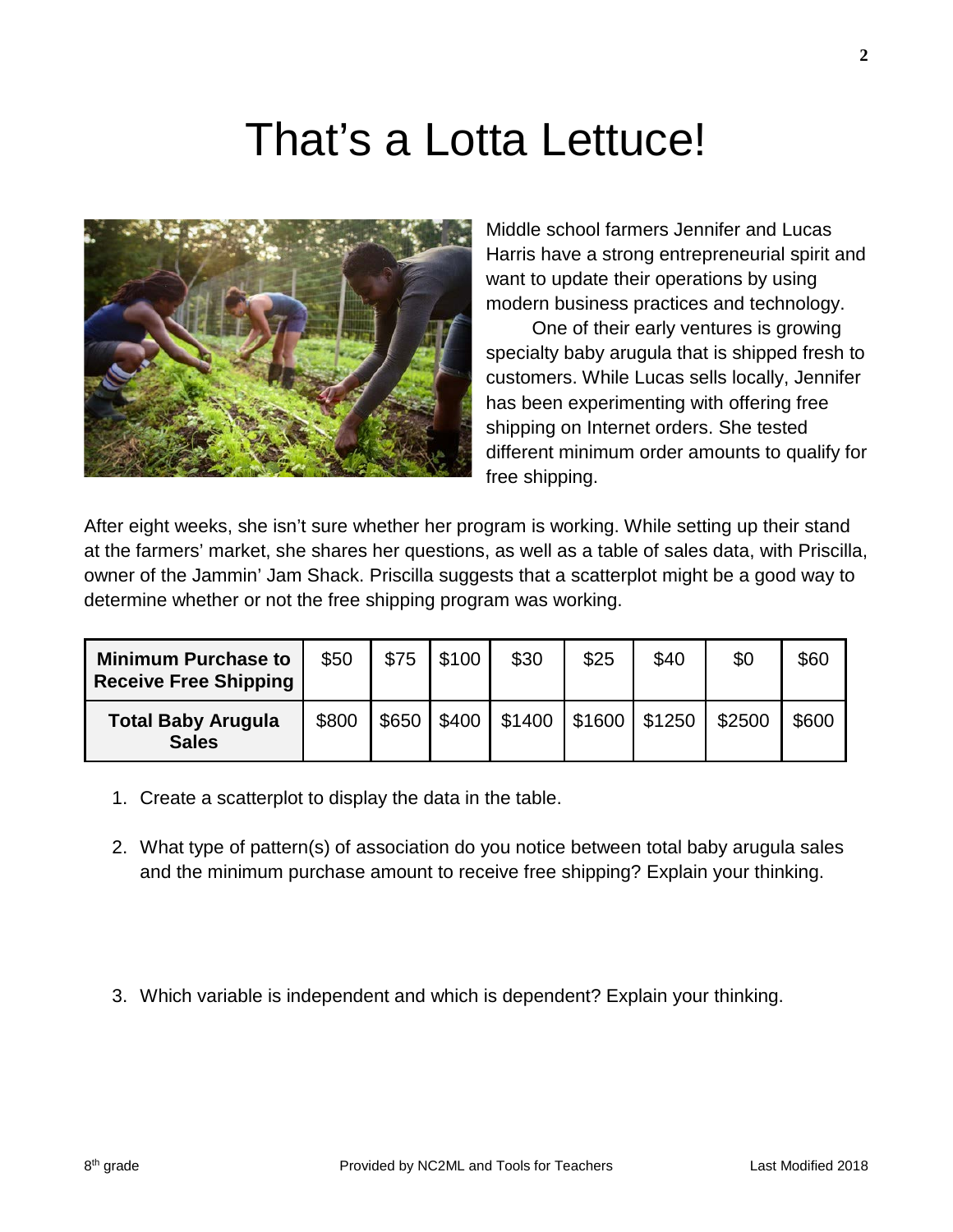| <b>Scatterplots Formative Assessment 2. Driving with Scatterplots</b>                                                                                                                                                                                                                                                                                                                                                                                                                                                                                                                                                                                                    |                                                                                                                                                                         |  |  |  |  |  |
|--------------------------------------------------------------------------------------------------------------------------------------------------------------------------------------------------------------------------------------------------------------------------------------------------------------------------------------------------------------------------------------------------------------------------------------------------------------------------------------------------------------------------------------------------------------------------------------------------------------------------------------------------------------------------|-------------------------------------------------------------------------------------------------------------------------------------------------------------------------|--|--|--|--|--|
| Link to Formative Assessment (if applicable):<br>https://eq.uen.org/emedia/file/690d9c7a-d070-476e-b1f8-8ad666cb21fd/1/8Ch6Student_Workbook.pdf<br>(p.18)                                                                                                                                                                                                                                                                                                                                                                                                                                                                                                                |                                                                                                                                                                         |  |  |  |  |  |
| <b>Framework Cluster &amp; Content Standards</b><br><b>NC.8.SP.1</b> Construct and interpret scatter plots<br>for bivariate measurement data to investigate<br>patterns of association between two quantities.<br>Investigate and describe patterns such as<br>clustering, outliers, positive or negative<br>association, linear association, and nonlinear<br>association.<br><b>NC.8.SP.2</b> Model the relationship between<br>bivariate quantitative data to:<br>Informally fit a straight line for a scatter<br>plot that suggests a linear association.<br>Informally assess the model fit by judging<br>$\bullet$<br>the closeness of the data points to the line | <b>Mathematical Practice Standards</b><br>2. Reason abstractly and quantitatively.<br>5. Use appropriate tools strategically.<br>7. Look for and make use of structure. |  |  |  |  |  |
| <b>Learning Targets</b>                                                                                                                                                                                                                                                                                                                                                                                                                                                                                                                                                                                                                                                  |                                                                                                                                                                         |  |  |  |  |  |

- Read and interpret a scatter plot.
- Describe patterns of association in a scatter plot.
- Informally draw a line that bests represents linear data.

**Timing:** This will fit after you have laid a foundation describing and interpreting scatterplots and how to draw a line through data points that appear to go in a linear direction.

#### **Anticipated Solutions**

a. 37.25 represents 37.25 million people living in a state, 23.75 represents how many millions of people in that same state that are licensed drivers in 2010

- c. As the population of a state increases so does the number of licensed drivers.
- d. Approximately 19 20 million
- e. Approximately 18 18.5 million people

f. They have about the same population (even though B is slightly more) but A has about 3 million more people with licenses.

g. Plausible explanations may include: The public transit in NY is very good so people don't need cars as much. New York roads are more congested so driving is not a great way to get around. New York is less spread out than Florida. Parking is more expensive in New York.

As in Formative Assessment 1, some students could misinterpret the x and y axes of the graph, leading to incorrect analyses. Also in this graph, students could be confused by the units in millions of people and the need to estimate. Teachers can reinforce the value of estimation to students and that the relationship between the points is the focus of this assessment.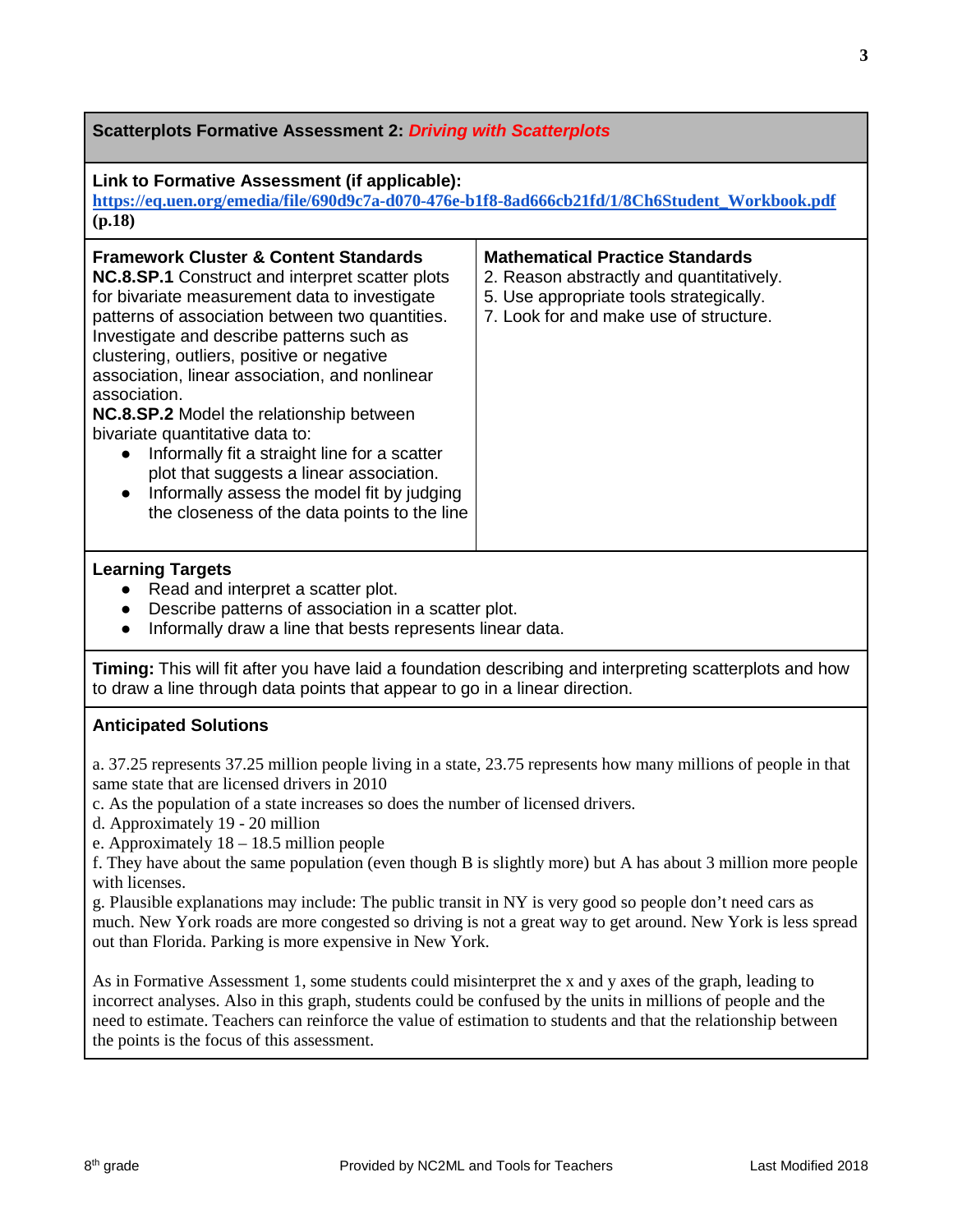# *Driving* with Scatterplots

The U.S. Census Bureau collects data about the people and economy in the United States. The graph below shows the population (in millions) and the number of licensed drivers (in millions) for 20 different states for the year 2010.

- a. Draw a line that best fits the data. What does the circled data point (37.25, 23.75) represent in the context?
- b. In 2010, Texas had a population of approximately 25.15 million people and had approximately 15.2 million licensed drivers. Put a star by the data point that represents Texas.



- c. What does the graph show about the relationship between a state's population and the number of licensed drivers in the state?
- d. If a state has a population of approximately 32 million people, approximately how many licensed drivers would you expect to find in the state based on the trend in the scatter plot? Explain.
- e. If a state has approximately 12 million licensed drivers in a state, what would you expect the population to be in that state based on the trend in the scatter plot? Explain.
- f. Data point A represents the state of Florida and data point B represents the state of New York. Provide an explanation as to why New York has more total people than Florida but fewer licensed drivers.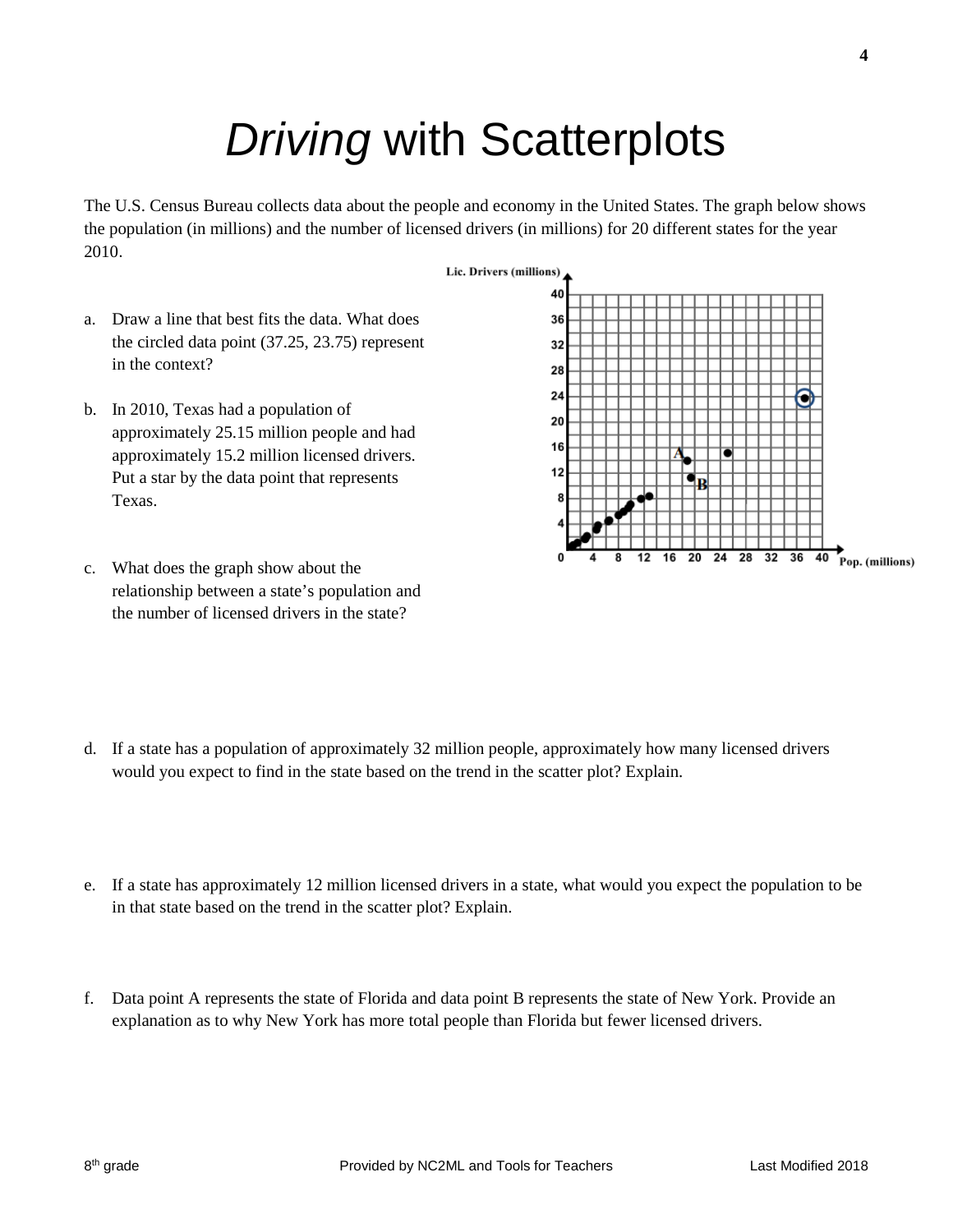| <b>Scatterplots Formative Assessment 3: Interpreting Scatterplots</b>                                                                                                                                                                                                                                                                                                                                                                                                                                                                                                                                                                                                   |                                                                        |                                                                                                                                                                                                                                     |                                                                                               |  |  |  |  |
|-------------------------------------------------------------------------------------------------------------------------------------------------------------------------------------------------------------------------------------------------------------------------------------------------------------------------------------------------------------------------------------------------------------------------------------------------------------------------------------------------------------------------------------------------------------------------------------------------------------------------------------------------------------------------|------------------------------------------------------------------------|-------------------------------------------------------------------------------------------------------------------------------------------------------------------------------------------------------------------------------------|-----------------------------------------------------------------------------------------------|--|--|--|--|
|                                                                                                                                                                                                                                                                                                                                                                                                                                                                                                                                                                                                                                                                         |                                                                        |                                                                                                                                                                                                                                     |                                                                                               |  |  |  |  |
| <b>Framework Cluster &amp; Content Standards</b><br>NC.8.SP.1 Construct and interpret scatter plots<br>for bivariate measurement data to investigate<br>patterns of association between two quantities.<br>Investigate and describe patterns such as<br>clustering, outliers, positive or negative<br>association, linear association, and nonlinear<br>association.<br>NC.8.SP.2 Model the relationship between<br>bivariate quantitative data to:<br>Informally fit a straight line for a scatter<br>$\bullet$<br>plot that suggests a linear association.<br>Informally assess the model fit by judging<br>$\bullet$<br>the closeness of the data points to the line |                                                                        | <b>Mathematical Practice Standards</b><br>3. Construct viable arguments and critique the<br>reasoning of others.<br>4. Model with mathematics.<br>5. Use appropriate tools strategically.<br>7. Look for and make use of structure. |                                                                                               |  |  |  |  |
| <b>Learning Targets</b><br>Students distinguish linear patterns from nonlinear patterns based on scatter plots.<br>Students describe positive and negative trends in a scatter plot.<br>$\bullet$<br>Students identify and describe unusual features in scatter plots, such as clusters and outliers.<br>$\bullet$<br>Students will informally draw a line that best fits the data for linear associations.<br>$\bullet$                                                                                                                                                                                                                                                |                                                                        |                                                                                                                                                                                                                                     |                                                                                               |  |  |  |  |
| Timing: This assessment will fit during instruction or after Task 3.                                                                                                                                                                                                                                                                                                                                                                                                                                                                                                                                                                                                    |                                                                        |                                                                                                                                                                                                                                     |                                                                                               |  |  |  |  |
| <b>Anticipated Solutions</b><br>As students work through the graphs, they might struggle with the interpretations based on the axes.<br>Potential guiding questions to help could ask them to identify the independent and dependent<br>variables or to create a situation that the graph could represent.                                                                                                                                                                                                                                                                                                                                                              |                                                                        |                                                                                                                                                                                                                                     |                                                                                               |  |  |  |  |
| Positive, linear<br>As temperature rises sales increase                                                                                                                                                                                                                                                                                                                                                                                                                                                                                                                                                                                                                 | <b>Nonlinear</b>                                                       |                                                                                                                                                                                                                                     | Positive, linear<br>The more you study the better the test<br>grade                           |  |  |  |  |
| <b>Positive</b> , linear<br>The longer an eruption lasts from Old<br>Faithful the longer it takes for the next one<br>to begin                                                                                                                                                                                                                                                                                                                                                                                                                                                                                                                                          | <b>Negative</b> , linear<br>As a car gets older the price<br>decreases |                                                                                                                                                                                                                                     | No correlation<br>There is no relationship between how<br>old someone is vs. their BMI number |  |  |  |  |